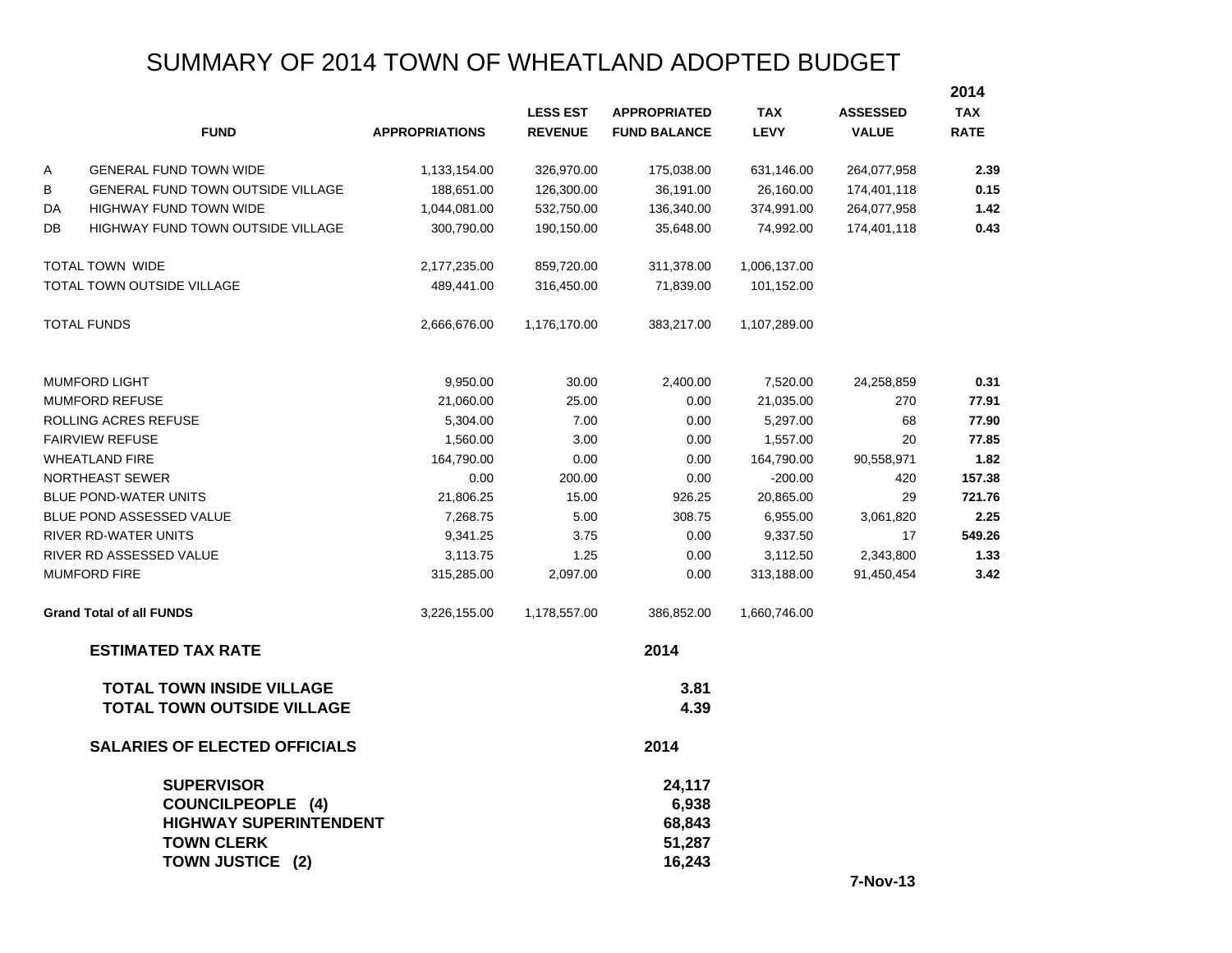## **HIGHWAY FUND TOWN WIDE**

| <b>ACCOUNT</b> | <b>EXPENDITURES</b>                     | Actual<br>2012 | <b>Budget</b><br>2013 | <b>Budget</b><br>2014 |
|----------------|-----------------------------------------|----------------|-----------------------|-----------------------|
| DA5130.1       | <b>MACHINERY -SERVICES</b>              | 45,733.30      | 51,100.00             | 46,312.00             |
| DA5130.2       | MACHINERY - EQUIPMENT                   | 558.00         | 0.00                  | 0.00                  |
| DA5130.4       | MACHINERY - CONTRACTUAL                 | 159,473.00     | 165,000.00            | 165,000.00            |
| DA5140.1       | <b>BRUSH &amp; WEEDS - SERVICES</b>     | 98,468.85      | 93,942.00             | 84,904.00             |
| DA5140.2       | <b>BRUSH &amp; WEEDS - EQUIP</b>        |                | 0.00                  | 0.00                  |
| DA5140.4       | <b>BRUSH &amp; WEEDS - CONTRACTUAL</b>  | 14,878.69      | 18,000.00             | 18,000.00             |
| DA5142.1       | TOWN SNOW REMOVAL - SERVICES            | 16,579.99      | 29,300.00             | 27,015.00             |
| DA5142.4       | TOWN SNOW REMOVAL - CONTRACTUAL         | 20,453.72      | 44,100.00             | 44,100.00             |
| DA5148.1       | <b>OTHER GOVT - SERVICES</b>            | 116,544.31     | 187,833.00            | 169,808.00            |
| DA5148.4       | OTHER GOVT - CONTRACTUAL                | 50,351.41      | 104,900.00            | 104,900.00            |
| DA9010.8       | <b>STATE RETIREMENT</b>                 | 51,441.50      | 61,800.00             | 55,000.00             |
| DA9030.8       | <b>SOCIAL SECURITY</b>                  | 21,064.56      | 27,706.00             | 25,095.00             |
| DA9040.8       | <b>WORKERS COMPENSATION</b>             | 34,255.85      | 36,000.00             | 39,200.00             |
| DA9050.8       | UNEMPLOYMENT INSURANCE                  | 0.00           | 50.00                 | 50.00                 |
| DA9055.8       | <b>DISABILITY INSURANCE</b>             | 223.36         | 500.00                | 500.00                |
| DA9060.8       | <b>HOSPITAL &amp; MEDICAL INSURANCE</b> | 94,487.79      | 113,115.00            | 114,197.00            |
| DA9950.9       | TRANSFER TO CAPITAL EQPMT RESERVE       | 200,000.00     | 50,000.00             | 150,000.00            |
|                | <b>TOTAL EXPENDITURES</b>               | 924,514.33     | 983,346.00            | 1,044,081.00          |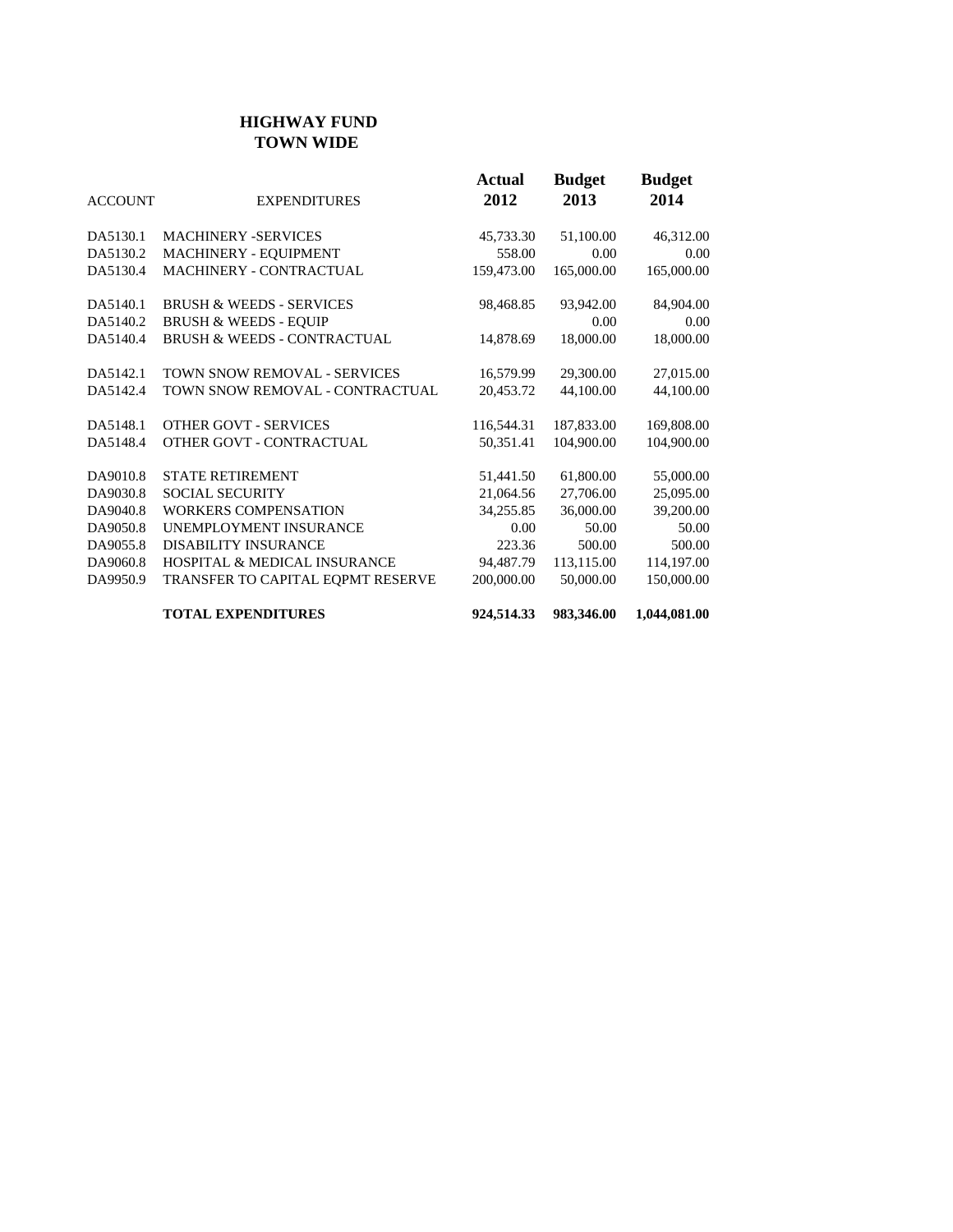## **HIGHWAY FUND TOWN WIDE**

| <b>ACCOUNT</b> | <b>REVENUE</b>                           | <b>Actual</b><br>2012 | <b>Budget</b><br>2013 | <b>Budget</b><br>2014 |
|----------------|------------------------------------------|-----------------------|-----------------------|-----------------------|
| DA1001         | PROPERTY TAXES                           | 345,730.00            | 374,814.00            | 374,991.00            |
| DA2300         | <b>OTHER GOVT - SUMMER</b>               | 80,581.34             | 60,000.00             | 60,000.00             |
| DA2302         | <b>OTHER GOVT - WINTER</b>               | 291,339.06            | 315,000.00            | 330,000.00            |
| DA2401         | <b>INTEREST &amp; EARNINGS</b>           | 1,616.54              | 1,250.00              | 1,250.00              |
| DA2416         | EQUIPMENT RENTAL TO OTHER GOVT           | 87,680.38             | 70,000.00             | 70,000.00             |
| DA2655         | <b>MINOR SALES</b>                       | 3,186.90              |                       | 3,000.00              |
| DA2665         | <b>SALE OF EQUIP</b>                     | 63,277.00             |                       | 40,000.00             |
| DA2701         | <b>REFUND OF PRIOR</b>                   | 3,979.30              | 0.00                  | $0.00\,$              |
| DA2770         | <b>SALE OF FUEL/SALT</b>                 | 7,071.96              | 5,000.00              | 5,000.00              |
| DA2801         | <b>INTERFUND REVENUE</b>                 | 34,735.55             | 20,500.00             | 23,500.00             |
|                | <b>TOTAL ESTIMATED REVENUE</b>           | 573,468.03            | 471,750.00            | 532,750.00            |
|                | <b>TOTAL REVENUE</b>                     | 919,198.03            | 846,564.00            | 907,741.00            |
|                | <b>APPROPRIATED FUND BALANCE</b>         | 132,454.00            | 136,782.00            | 136,340.00            |
|                | <b>UNAPPROPRIATED FUND BALANCE</b>       | 185,524.00            | 175,881.00            | 39,541.00             |
|                | <b>TOTAL REVENUES &amp; FUND BALANCE</b> | 1,237,176.03          | 1,159,227.01          | 1,083,622.01          |
|                | <b>LESS EXPENDITURES</b>                 | 924,514.33            | 951,184.00            | 1,044,081.00          |
|                | <b>FUND BALANCE DECEMBER 31</b>          | 312,662.95            | 208,043.01            | 39,541.01             |
|                | <b>TAX LEVY</b>                          | 345,730               | 374,814.00            | 374,991.00            |
|                | <b>ASSESSED VALUATION(M\$)</b>           | 261.92                | 263.95                | 264.07                |
|                | <b>TAX RATE (\$/THOUSAND)</b>            | 1.32                  | 1.42                  | 1.42                  |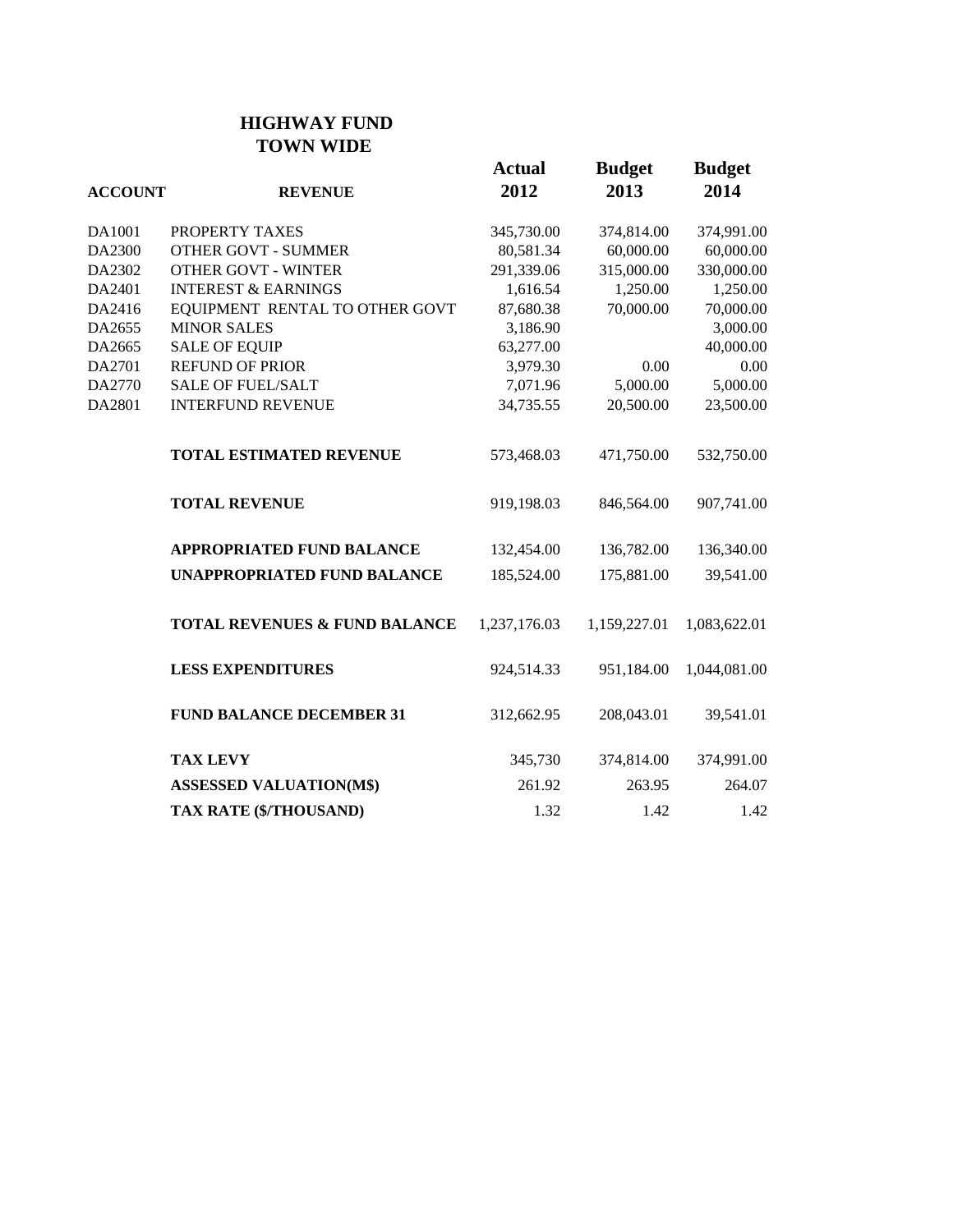### **HIGHWAY FUND OUTSIDE OF VILLAGE**

| <b>ACCOUNT</b> | <b>EXPENDITURES</b>                    | <b>Actual</b><br>2012 | <b>Budget</b><br>2013 | <b>Budget</b><br>2014 |
|----------------|----------------------------------------|-----------------------|-----------------------|-----------------------|
| DB5110.1       | <b>ROAD REPAIRS - SERVICES</b>         | 64,992.00             | 64,035.00             | 57,889.00             |
| DB5110.4       | ROAD REPAIRS - CONTRACTUAL             | 147,082.00            | 175,000.00            | 200,000.00            |
| DB 5140.4      | <b>BRUSH &amp; WEEDS - CONTRACTUAL</b> |                       |                       |                       |
| DB9010.8       | <b>STATE RETIREMENT</b>                | 9,077.00              | 10.900.00             | 11,000.00             |
| DB9030.8       | <b>SOCIAL SECURITY</b>                 | 4,972.00              | 4,899.00              | 4.429.00              |
| DB9040.8       | <b>WORKERS COMPENSATION</b>            | 6.045.00              | 6.500.00              | 7.200.00              |
| DB9055.8       | <b>DISABILITY INSURANCE</b>            | 39.00                 | 100.00                | 100.00                |
| DB9060.8       | <b>MEDICAL INSURANCE</b>               | 16,675.00             | 20,000.00             | 20,172.00             |
|                | <b>TOTAL EXPENDITURES</b>              | 248,882.00            | 281,434.00            | 300,790.00            |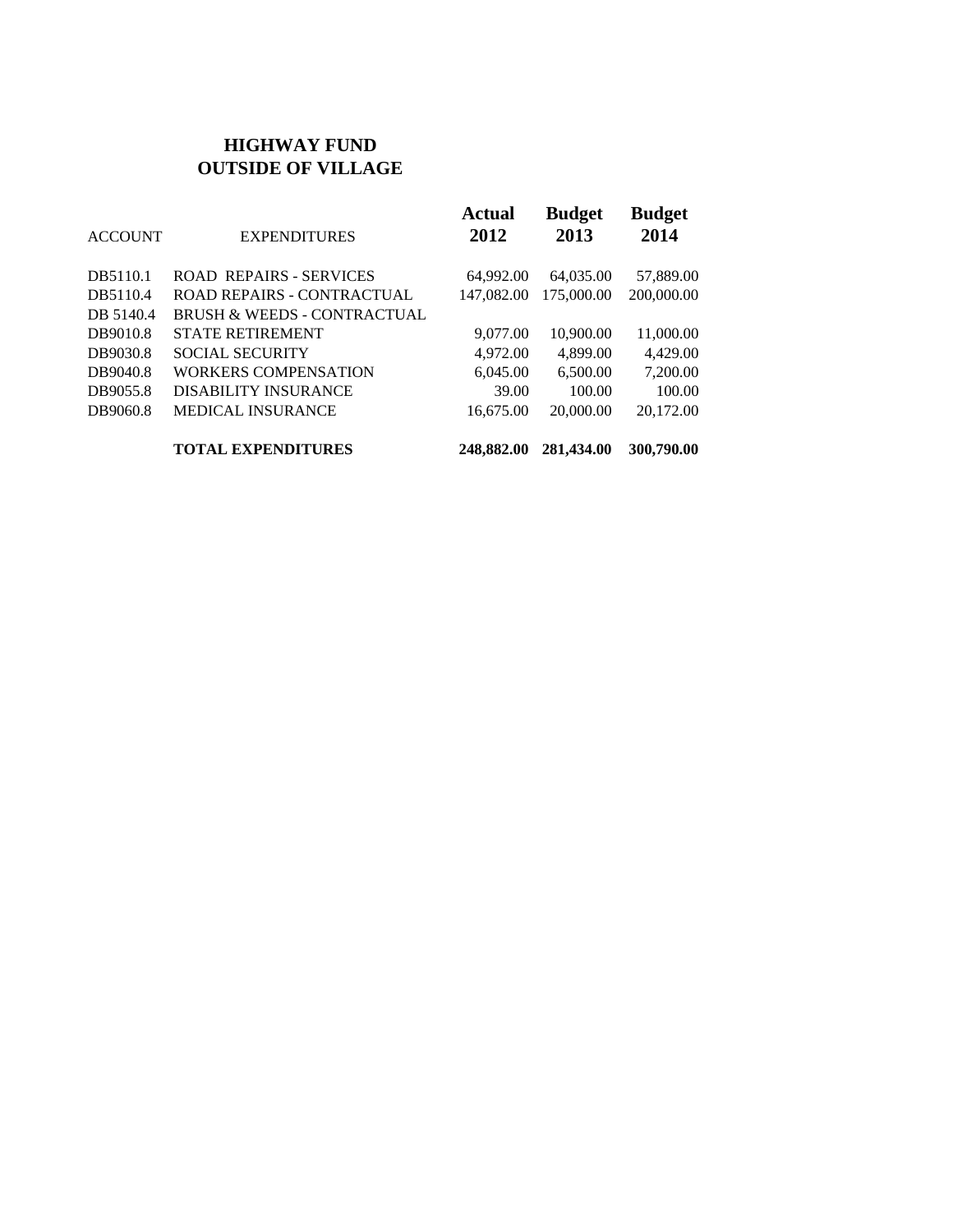## **HIGHWAY FUND OUTSIDE OF VILLAGE**

| <b>ACCOUNT</b> | <b>REVENUE</b>                           | <b>Actual</b><br>2012 | <b>Budget</b><br>2013 | <b>Budget</b><br>2014 |
|----------------|------------------------------------------|-----------------------|-----------------------|-----------------------|
| DB1001         | PROPERTY TAX                             | 74,245.00             | 74,898.00             | 74,992.00             |
| DB1120         | <b>COUNTY SALES TAX</b>                  | 110,559.10            | 100,000.00            | 120,000.00            |
| DB2401         | <b>INTEREST &amp; EARNINGS</b>           | 546.86                | 550.00                | 550.00                |
| DB2450         | <b>COMMISSIONS CABLE FRANCHISE</b>       |                       | 19,600.00             | 19,600.00             |
| DB2701         | <b>REFUND OF PRIOR</b>                   | 384.02                |                       |                       |
| DB3501         | <b>CHIPS</b>                             | 39,480.41             | 39,000.00             | 50,000.00             |
|                | <b>TOTAL ESTIMATED REVENUE</b>           | 150,970.39            | 159,150.00            | 190,150.00            |
|                | <b>TOTAL REVENUE</b>                     | 225,215.39            | 234,048.00            | 265,142.00            |
|                | <b>APPROPRIATED FUND BALANCE</b>         | 52,398.00             | 47,386.00             | 35,648.00             |
|                | UNAPPROPRIATED FUND BALANCE              | 160,695.00            | 142,040.00            | 106,392.00            |
|                | <b>TOTAL REVENUES &amp; FUND BALANCE</b> | 438,308.39            | 423,474.00            | 407,182.00            |
|                | <b>LESS EXPENDITURES</b>                 | 248,882.00            | 281,434.00            | 300,790.00            |
|                | <b>FUND BALANCE DECEMBER 31</b>          | 189,426.00            | 142,040.00            | 106,392.00            |
|                | <b>TAX LEVY</b>                          | 78,439                | 74,898                | 74,992                |
|                | <b>ASSESSED VALUATION(M\$)</b>           | 171.31                | 174.18                | 174.4                 |
|                | TAX RATE (\$/THOUSAND)                   | 0.42                  | 0.43                  | 0.43                  |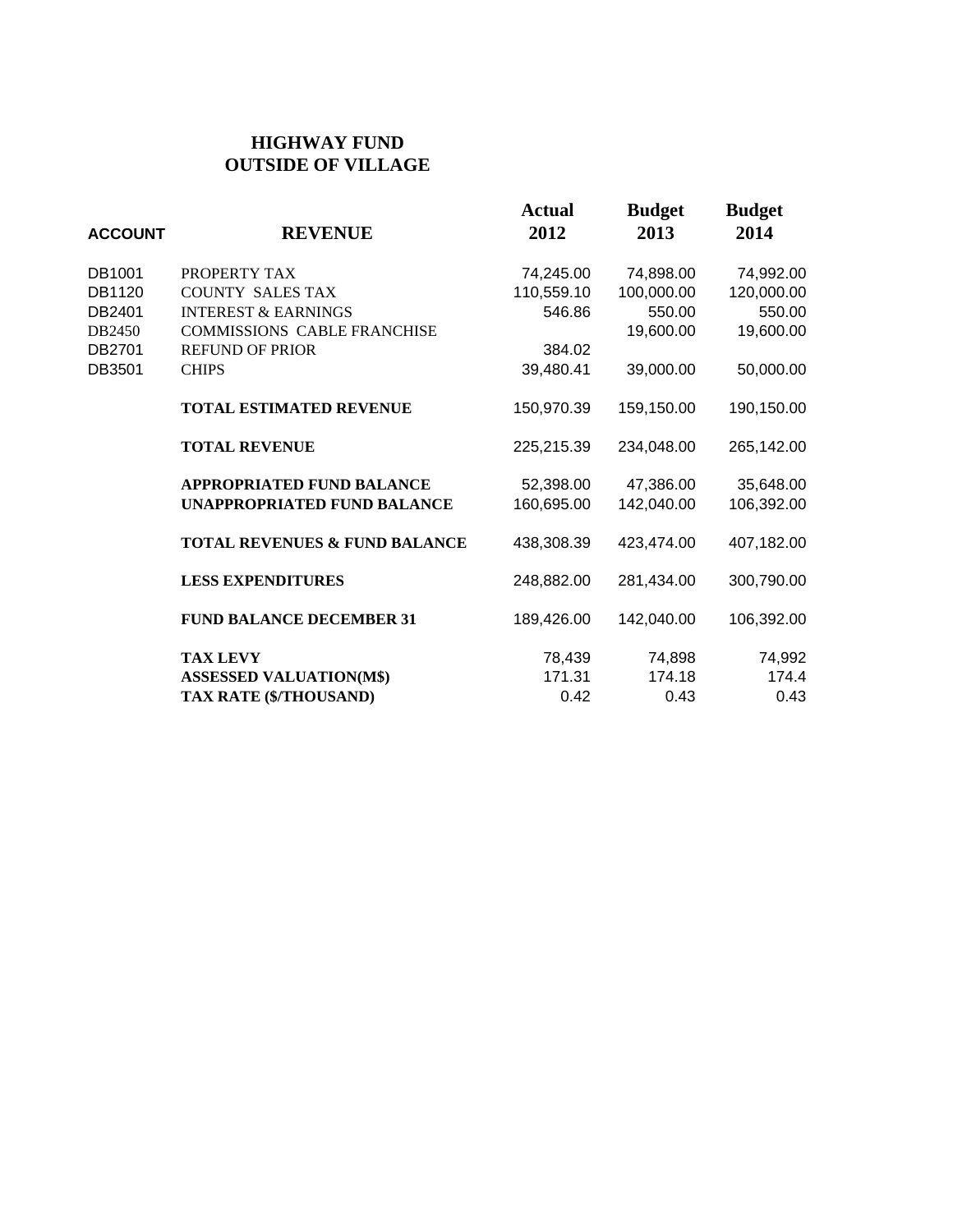## **GENERAL FUND OUTSIDE OF VILLAGE**

| Acct                 | <b>EXPENDITURES</b>                    | <b>Actual</b><br>2012 | <b>Budget</b><br>2013 | <b>Budget</b><br>2014 |
|----------------------|----------------------------------------|-----------------------|-----------------------|-----------------------|
| B1620.4              | <b>BUILDING - CONTRACTUAL</b>          | 13,490.00             | 11,000.00             | 13,000.00             |
| B3620.10             | <b>BLDG INSPECTOR - SERVICES/CLERK</b> | 6,005.92              | 10,710.00             | 10,924.00             |
| B3620.11             | <b>BLDG INSPECTOR - SERVICES</b>       | 48,003.54             | 49,897.00             | 50,895.00             |
| B3620.21             | BLDG INSPECTOR - EQUIPMENT             | 0.00                  | 0.00                  | 1,300.00              |
| B3620.41             | <b>BLDG INSPECTOR - CONTRACTUAL</b>    | 4,712.45              | 5,900.00              | 5,900.00              |
| B <sub>3620.12</sub> | FIRE MARSHALL - SERVICES               | 30,355.36             | 31,620.00             | 32,253.00             |
| B3620.22             | FIRE MARSHALL - EQUIPMENT              | 0.00                  |                       |                       |
| B3620.42             | FIRE MARSHALL - CONTRACTUAL            | 81.20                 | 1,850.00              | 1,850.00              |
| B7320.4              | YOUTH PROGRAM                          | 1,224.00              | 1,620.00              | 0.00                  |
| B8010.1              | ZONING BOARD - SERVICES                | 87.28                 | 600.00                | 600.00                |
| B8010.2              | ZONING BOARD - EQUIPMENT               |                       |                       |                       |
| B8010.4              | ZONING - CONTRACTUAL                   | 804.81                | 225.00                | 225.00                |
| B8020.1              | PLANNING BOARD - SERVICES              | 458.30                | 1,200.00              | 1,200.00              |
| B8020.21             | PLANNING - EQUIPMENT                   |                       |                       |                       |
| B8020.4              | PLANNING - CONTRACTUAL                 | 2,642.42              | 5,000.00              | 5,000.00              |
| B8160.4              | <b>REFUSE - CONTRACTUAL</b>            | 15,414.36             | 20,500.00             | 20,500.00             |
| B9010.8              | <b>STATE RETIREMENT</b>                | 12,476.50             | 15,400.00             | 16,000.00             |
| B9030.8              | <b>SOCIAL SECURITY</b>                 | 6,452.61              | 7,714.00              | 7,336.00              |
| B9040.8              | <b>WORKERS COMPENSATION</b>            | 2,143.48              | 1,700.00              | 2,500.00              |
| B9055.8              | <b>DISABILITY INSURANCE</b>            | 101.73                | 200.00                | 200.00                |
| B9060.8              | <b>MEDICAL INSURANCE</b>               | 15,634.15             | 17,010.00             | 18,968.00             |
|                      | <b>TOTAL EXPENDITURES</b>              | 160,088.11            | 182,146.00            | 188,651.00            |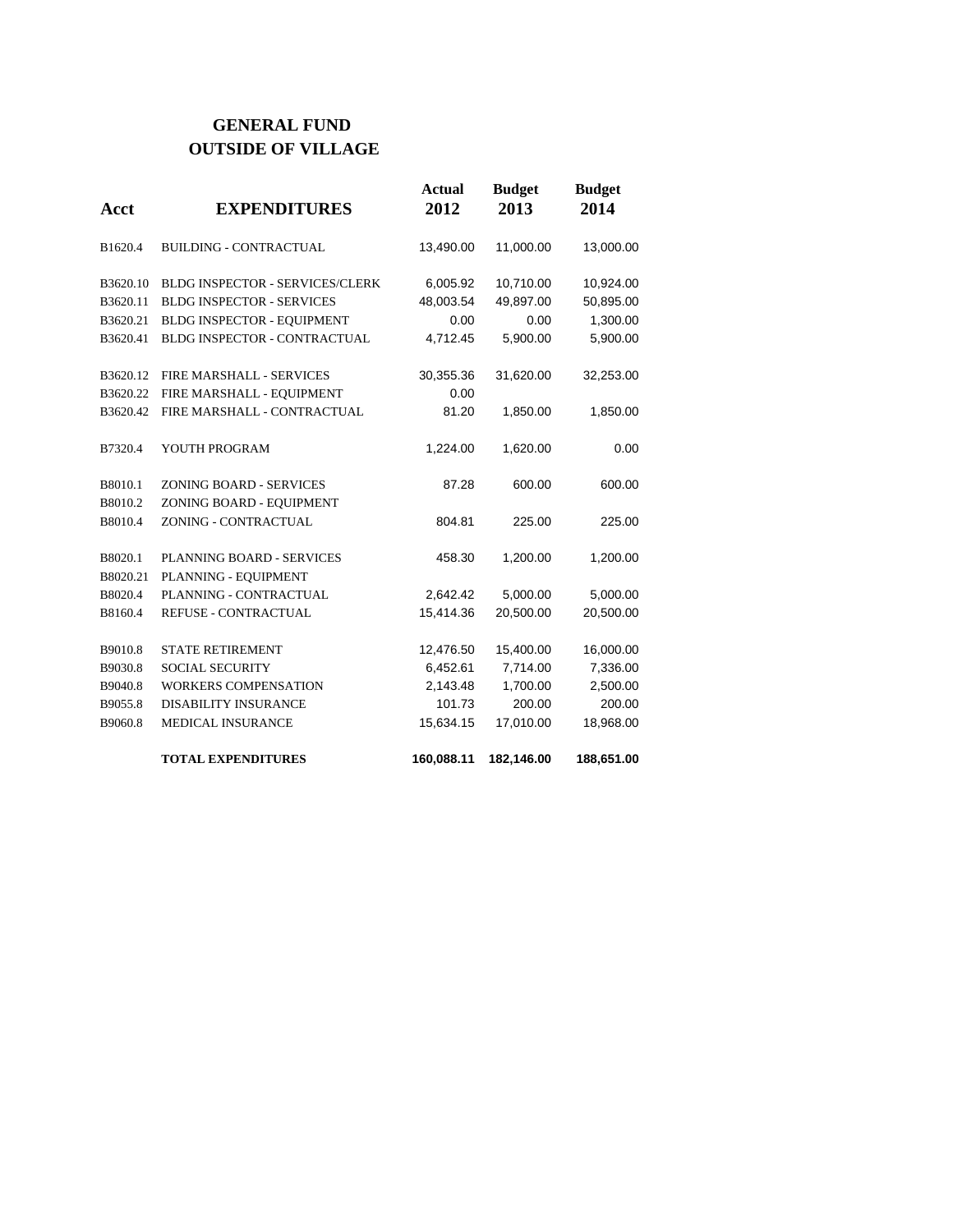### **GENERAL FUND OUTSIDE OF VILLAGE**

| <b>ACCOUNT</b>    | <b>REVENUE</b>                           | <b>Actual</b><br>2012 | <b>Budget</b><br>2013 | <b>Budget</b><br>2014 |
|-------------------|------------------------------------------|-----------------------|-----------------------|-----------------------|
| B1001             | PROPERTY TAXES                           | 25,900.00             | 26,127.00             | 26,160.00             |
| B <sub>1081</sub> | PAYMENTS IN LIEU OF TAX                  |                       |                       |                       |
| B1120             | <b>COUNTY SALES TAX</b>                  | 110,559.08            | 100,000.00            | 80,000.00             |
| B2110             | <b>ZONING FEES</b>                       | 4,049.84              | 6,000.00              | 5,000.00              |
| B <sub>2401</sub> | <b>INTEREST &amp; EARNINGS</b>           | 483.91                | 400.00                | 400.00                |
| B2450             | <b>COMMISSIONS CABLE FRANCHISE</b>       |                       | 8,400.00              | 8.400.00              |
| B2620             | <b>FORFEITED DEPOSITS</b>                | 0.00                  |                       |                       |
| B2701             | REFUNDS OF PRIOR YR EXPENSE              | 180.14                |                       |                       |
| B2770             | <b>MISC REVENUES (VILLAGE)</b>           | 29,699.08             | 28,000.00             | 32,500.00             |
|                   | <b>ESTIMATED REVENUE</b>                 | 144,972.05            | 142.800.00            | 126,300.00            |
|                   | <b>TOTAL REVENUE</b>                     | 170.872.05            | 168.927.00            | 152.460.00            |
|                   | <b>APPROPRIATED FUND BALANCE</b>         | 44,481.00             | 13,219.00             | 36,191.00             |
|                   | <b>UNAPPROPRIATED FUND BALANCE</b>       | 192.446.00            | 223.708.00            | 187,517.00            |
|                   | <b>TOTAL REVENUES &amp; FUND BALANCE</b> | 407,799.05            | 405,854.00            | 376,168.00            |
|                   | <b>DEDUCT EXPENDITURES</b>               | 160,088.11            | 182,146.00            | 188,651.00            |
|                   | <b>FUND BALANCE DECEMBER 31</b>          | 236,927.00            | 223,708.00            | 187,517.00            |
|                   | <b>TAX LEVY TOWN OUTSIDE VILLAGE</b>     | 25,900.00             | 26,127.00             | 26,160.00             |
|                   | <b>ASSESSED VALUATION(M\$)</b>           | 172.66                | 174.20                | 174.40                |
|                   | TAX RATE (\$/THOUSAND)                   | 0.15                  | 0.15                  | 0.15                  |
|                   |                                          |                       |                       |                       |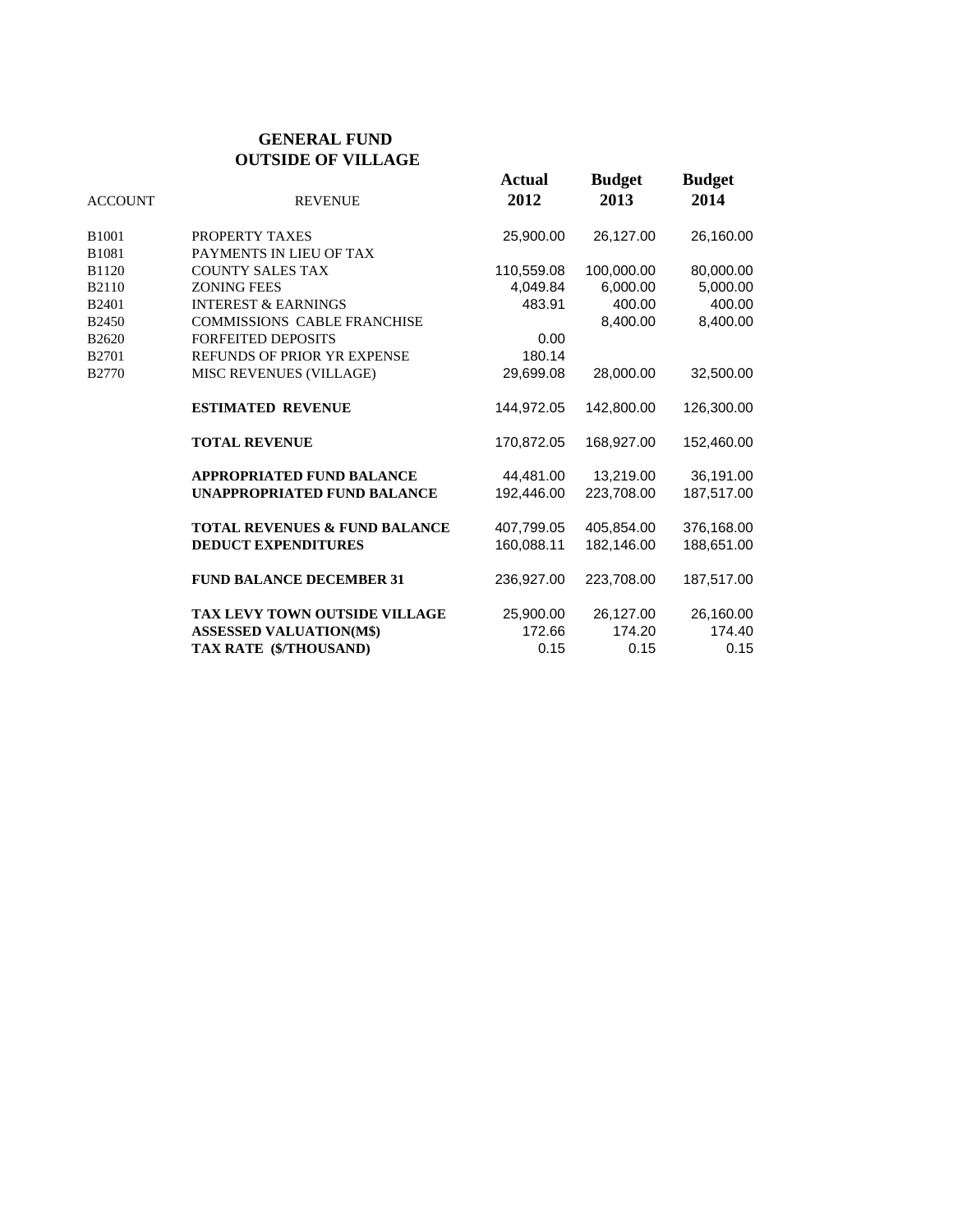| <b>TOTAL EXPENDITURES</b> | 985.536.94  |             | 1,144,672.00 1,133,154.00 |
|---------------------------|-------------|-------------|---------------------------|
| Personal                  | 391,838     | 409,476     | 422,984                   |
| Equip                     | 10,384.76   | 7,700.00    | 22,800.00                 |
|                           | 388,029.00  | 517,976.00  | 481,077.00                |
| Debt                      | 80,803.15   | 79,272.00   | 77,741.00                 |
| <b>Benefits</b>           | 114.302.120 | 130.248.000 | 128,551.996               |
|                           |             |             |                           |
|                           | 985,357     | 1,144,672   | 1,133,154                 |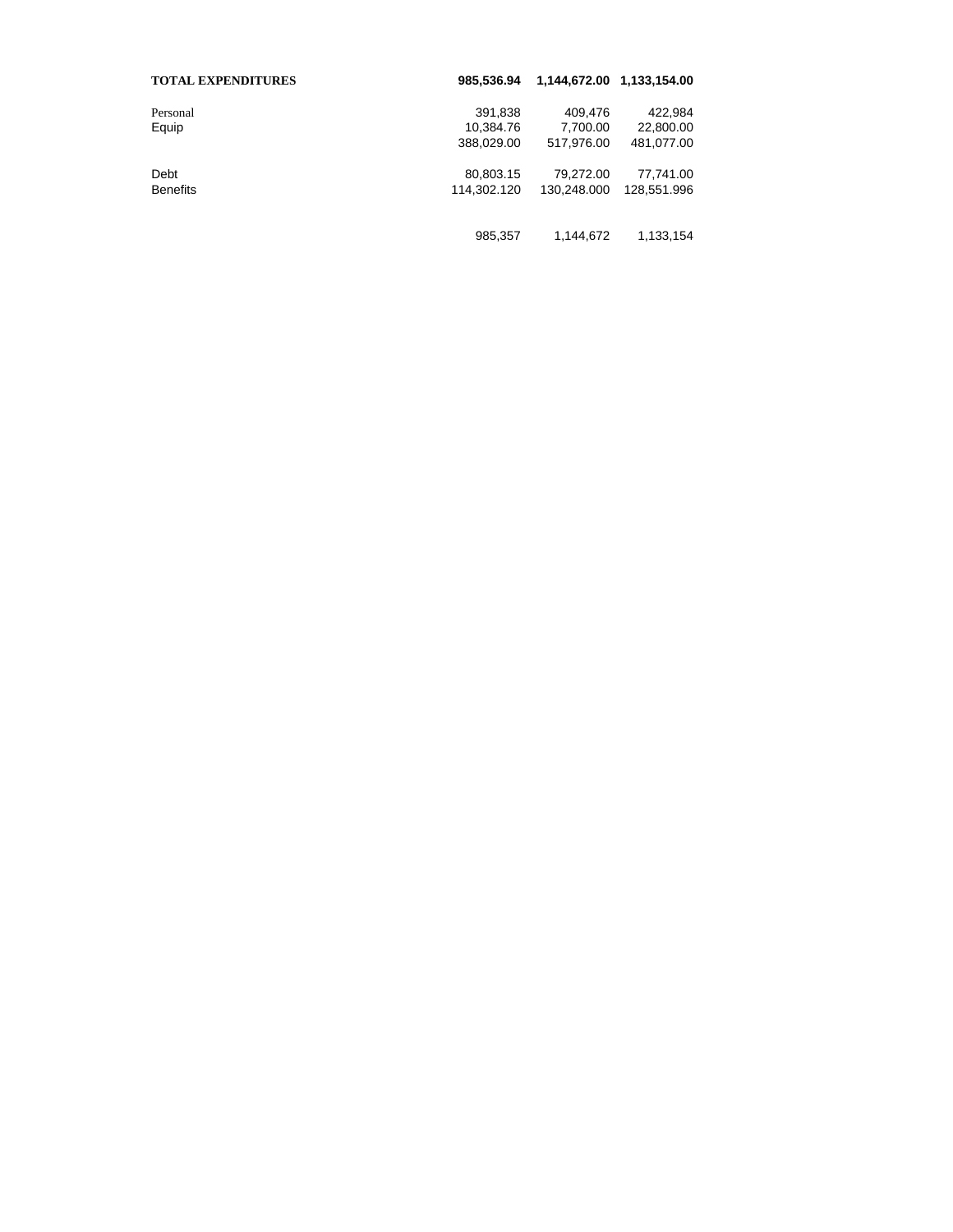### **GENERAL FUND TOWN WIDE**

|       | <b>REVENUE</b>                      | <b>Actual</b><br>2012 | <b>Budget</b><br>2013 | <b>Budget</b><br>2014 |
|-------|-------------------------------------|-----------------------|-----------------------|-----------------------|
|       | A1001 PROPERTY TAXES                | 652,174.00            | 630,849.00            | 631,146.00            |
| A1081 | PAYMENTS IN LIEU OF TAXES           | 0.00                  | 0.00                  | 0.00                  |
|       | A1090 INTEREST/PENALTIES ON TAXES   | 16,556.73             | 15,000.00             | 15,000.00             |
|       | A1255 CLERK FEES                    | 1,103.76              | 1,200.00              | 1,200.00              |
|       | A1550 DOG CONTROL FEES              | 506.25                | 500.00                | 300.00                |
|       | A1972 NUTRITION CENTER RECEIPTS     | 8,423.22              | 8,000.00              | 8,000.00              |
| A2001 | <b>RECREATION FEES</b>              | 33,983.02             | 29,140.00             | 31,900.00             |
|       | A2025 FREEMAN PARK FEES             | 1,325.00              | 1,500.00              | 1,500.00              |
|       | A2238 Other Gov-Election            | 8,615.00              | 6,000.00              | 6,000.00              |
| A2300 | TRANSPORTATION SERVICES             | 5,080.18              | 6,000.00              | 6,000.00              |
| A2401 | <b>INTEREST &amp; EARNINGS</b>      | 2,227.44              | 2,500.00              | 2,500.00              |
|       | A2410 REAL PROPERTY RENTAL          | 3,604.30              | 5,000.00              | 4,000.00              |
|       | A2450 COMMISSIONS CABLE FRANCHISE   | 28,933.90             | 0.00                  | 0.00                  |
|       | A2530 GAMES OF CHANCE               | 20.00                 | 50.00                 | 20.00                 |
|       | A2544 DOG LICENSES                  | 8,269.00              | 7,500.00              | 7,500.00              |
|       | A2610 FINES & FORFEITED BAIL        | 163,771.00            | 130,000.00            | 140,000.00            |
|       | A2655 MINOR SALES                   | 27.00                 | 50.00                 | 50.00                 |
| A2665 | <b>SALE OF EQUIPMENT</b>            | 0.00                  |                       |                       |
| A2701 | <b>REFUND PRIOR</b>                 | 3,092.62              | 0.00                  | 0.00                  |
|       | A2705 DONATIONS                     | 4,896.00              | 4,600.00              | 0.00                  |
|       | A2770 MISCELLANEOUS REVENUE         | 1,832.68              | 0.00                  | 0.00                  |
|       | A2810 INTERFUND                     | 13,490.00             | 11,000.00             | 13,000.00             |
| A3001 | NYS PER CAPITA AID                  | 19,494.00             | 20,000.00             | 20,000.00             |
|       | A3005 NYS MORTGAGE TAX              | 44,197.00             | 55,000.00             | 50,000.00             |
| A3040 | TAX MAPS & ASSESSMENTS              | 0.00                  | 0.00                  | 0.00                  |
| A3089 | <b>NYS AID - STAR</b>               | 0.00                  | 0.00                  | 0.00                  |
|       | A3772 NYS SR. CTR                   | 8,509.41              |                       |                       |
|       | A4772 FEDERAL NUTRITION AID         | 21,932.00             | 20,000.00             | 20,000.00             |
|       | A5050 INTERFUND TRANSFER FOR DEBT   | 0.00                  | 0.00                  | 0.00                  |
|       | <b>TOTAL ESTIMATED REVENUES</b>     | 399,889.51            | 323,040.00            | 326,970.00            |
|       | APPROPRIATED FUND BALANCE           | 129,165.00            | 190,783.00            | 175,038.00            |
|       | <b>UNAPPROP FUND BALANCE</b>        | 558,221.00            | 496,603.00            | 321,565.00            |
|       | PROPERTY TAX                        | 652,174.00            | 630,849.00            | 631,146.00            |
|       | <b>TOTAL REV &amp; FUND BALANCE</b> | 1,739,449.51          | 1,641,275.00          | 1,454,719.00          |
|       | <b>LESS EXPENDITURES</b>            | 985,536.94            | 1,144,672.00          | 1,133,154.00          |
|       | <b>FUND BALANCE DECEMBER 31</b>     | 687,386.00            | 496,603.00            | 321,565.00            |
|       | <b>TAX LEVY</b>                     | 652,174.00            | 630,849.00            | 631,146.00            |
|       | <b>ASSESSED VALUATION (M\$)</b>     | 261.92                | 263.95                | 264.07                |
|       | TAX RATE (\$/THOUSAND)              | 2.49                  | 2.39                  | 2.39                  |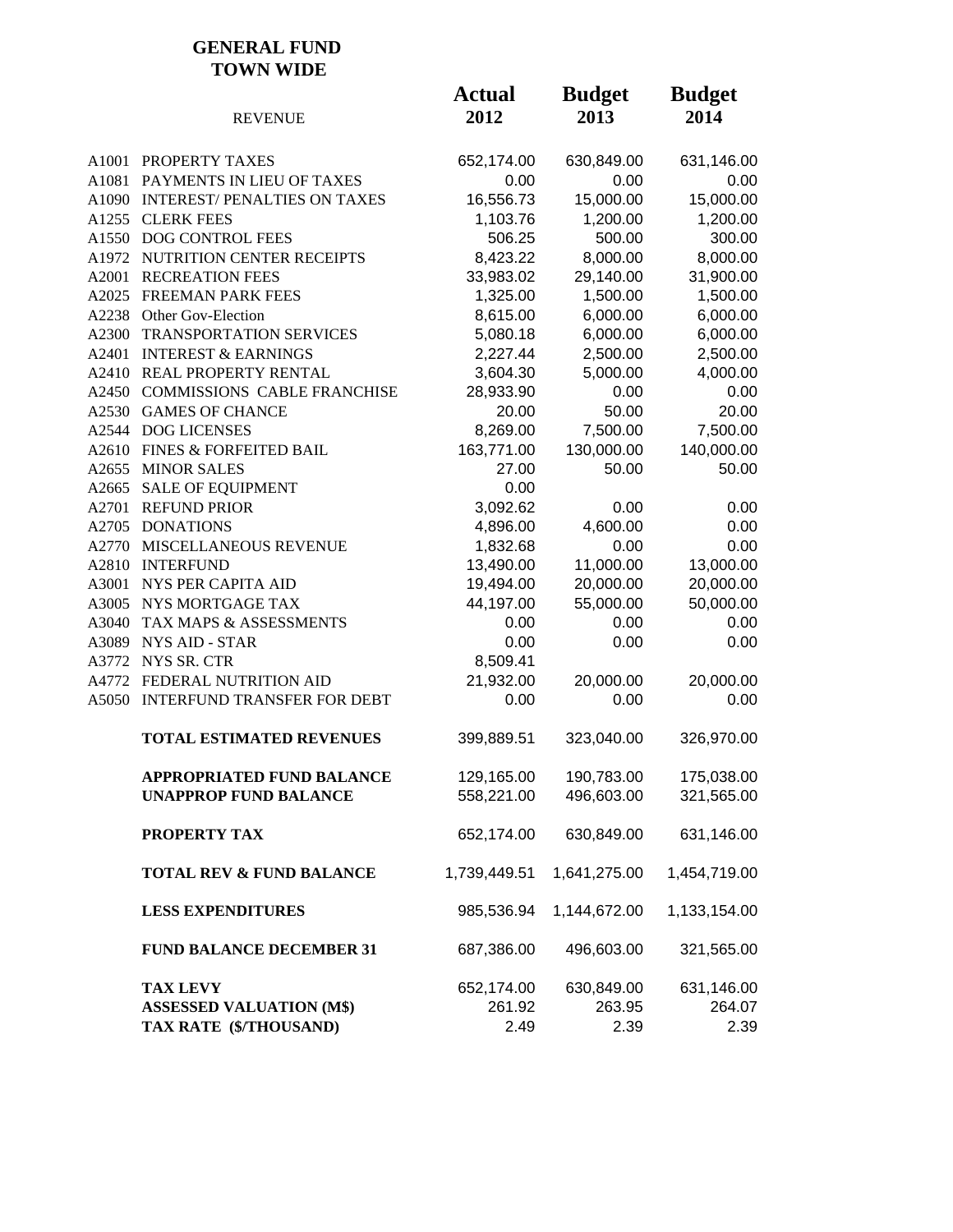## **Mumford Fire**

| <b>EXPENDITURES</b>         | 2012                 | 2013                                          | 2014                           |
|-----------------------------|----------------------|-----------------------------------------------|--------------------------------|
| Contract                    |                      | 307,498.00 304,800.00                         | 315,285,00                     |
| Total                       |                      | 307,498.00 304,800.00                         | 315,285.00                     |
| <b>REVENUE</b>              |                      |                                               |                                |
| Levy<br>Interest<br>Rentals | 1,097.00<br>1,000.00 | 305,401.00 302,703.00<br>1,097.00<br>1,000.00 | 313,188.00<br>0.00<br>2,097.00 |
|                             | 307.498.00           | 304.800.00                                    | 315,285.00                     |
| Levy                        |                      | 305,401.00 302,703.00                         | 313,188.00                     |
| Assessed Value (k\$)        | 89,290.00            | 90,034.90                                     | 91,450.40                      |
| <b>Tax Rate</b>             | 3.42                 | 3.36                                          | 3.42                           |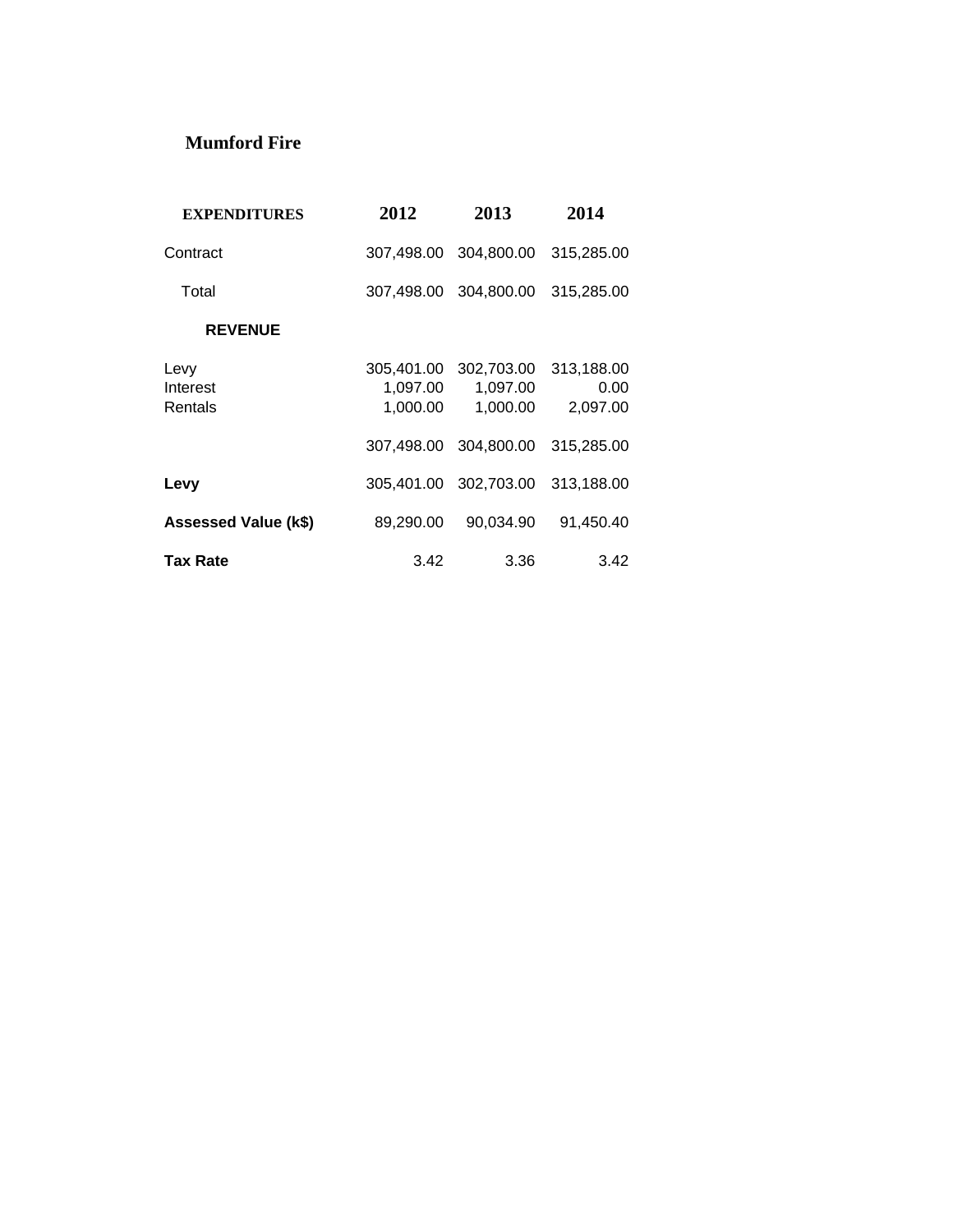## **WHEATLAND FIRE**

|           | <b>EXPENDITURES</b>     | 2012               | 2013                    | 2014               |
|-----------|-------------------------|--------------------|-------------------------|--------------------|
| 3410.4/SF | <b>Village Contract</b> | 197,612.00         | 160,849.00              | 164,790.00         |
|           | Total                   | 197,612.00         | 160,849.00              | 164,790.00         |
|           | <b>REVENUE</b>          |                    |                         |                    |
|           | Approp Fund Bal         | 197,612.00<br>0.00 | 144,255.00<br>16,594.00 | 164,790.00<br>0.00 |
|           |                         | 197,612.00         | 160,849.00              | 164,790.00         |
|           | Levy                    | 197,612.00         | 144,255.00              | 164,790.00         |
|           | Assessed Value (k\$)    | 89,830.80          | 90,742.62               | 90,559.00          |
|           | Tax Rate                | 2.20               | 1.59                    | 1.82               |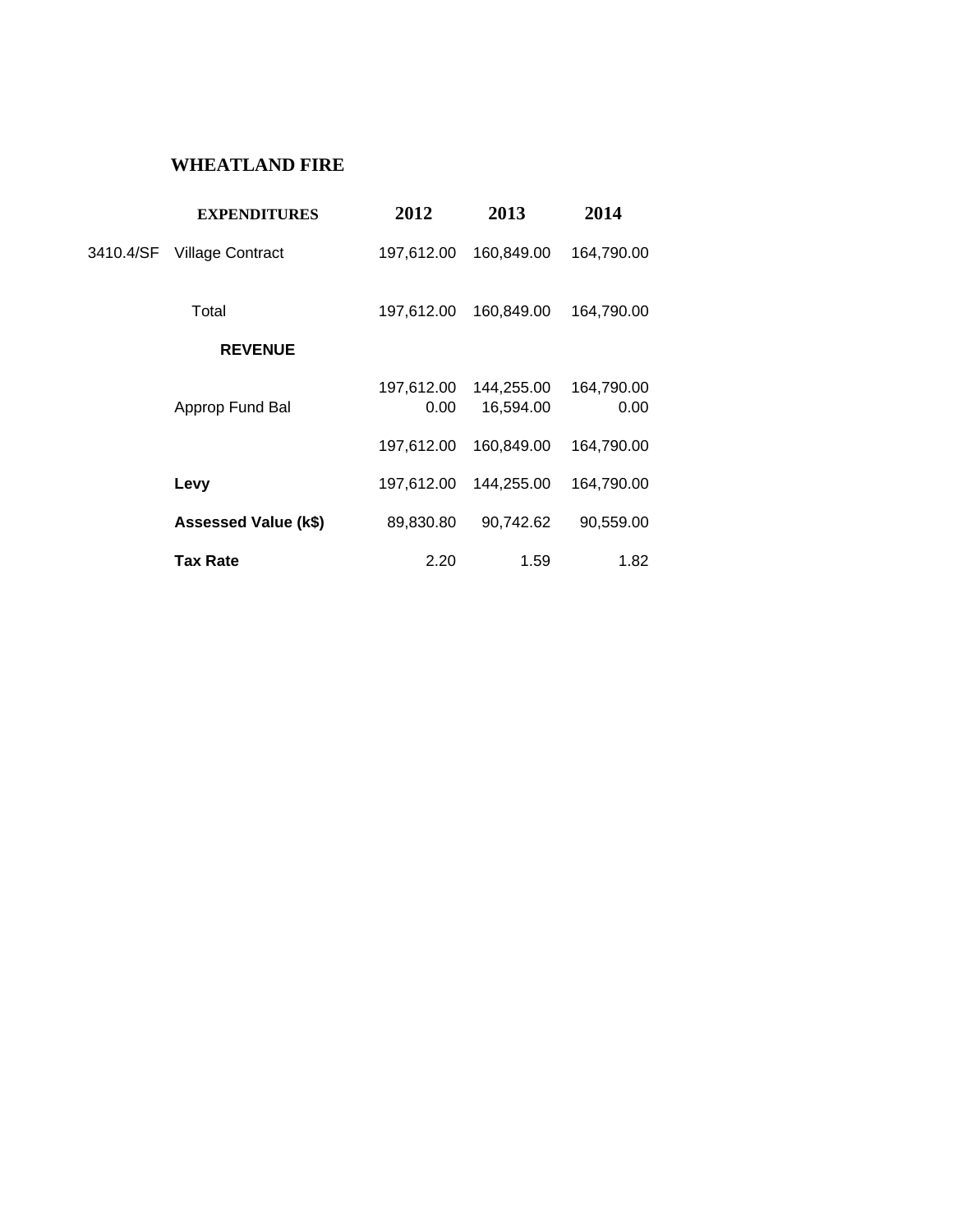## **Mumford Light**

|                    | <b>EXPENDITURES</b>                      | 2012               | 2013                                | 2014                       |
|--------------------|------------------------------------------|--------------------|-------------------------------------|----------------------------|
| 5182.4/SL Elect.   |                                          |                    | 10,242.00 10,242.00 9,950.00        |                            |
|                    | Total                                    |                    | 10,242.00 10,242.00 9,950.00        |                            |
|                    | <b>REVENUE</b>                           |                    |                                     |                            |
| 1001/SL<br>2401/SL | Interest<br><b>Appropriated Fund Bal</b> | 113.00<br>4,798.00 | 5,331.00 5,347.00 7,520.00<br>50.00 | 30.00<br>4,845.00 2,400.00 |
|                    |                                          |                    | 10,242.00 10,242.00                 | 9,950.00                   |
|                    | Levy                                     |                    | 5,331.00 5,347.00                   | 7,520.00                   |
|                    | <b>Assessments</b>                       | 24,233             | 24,307                              | 24,259                     |
|                    | <b>Tax Rate</b>                          | 0.22               | 0.22                                | 0.31                       |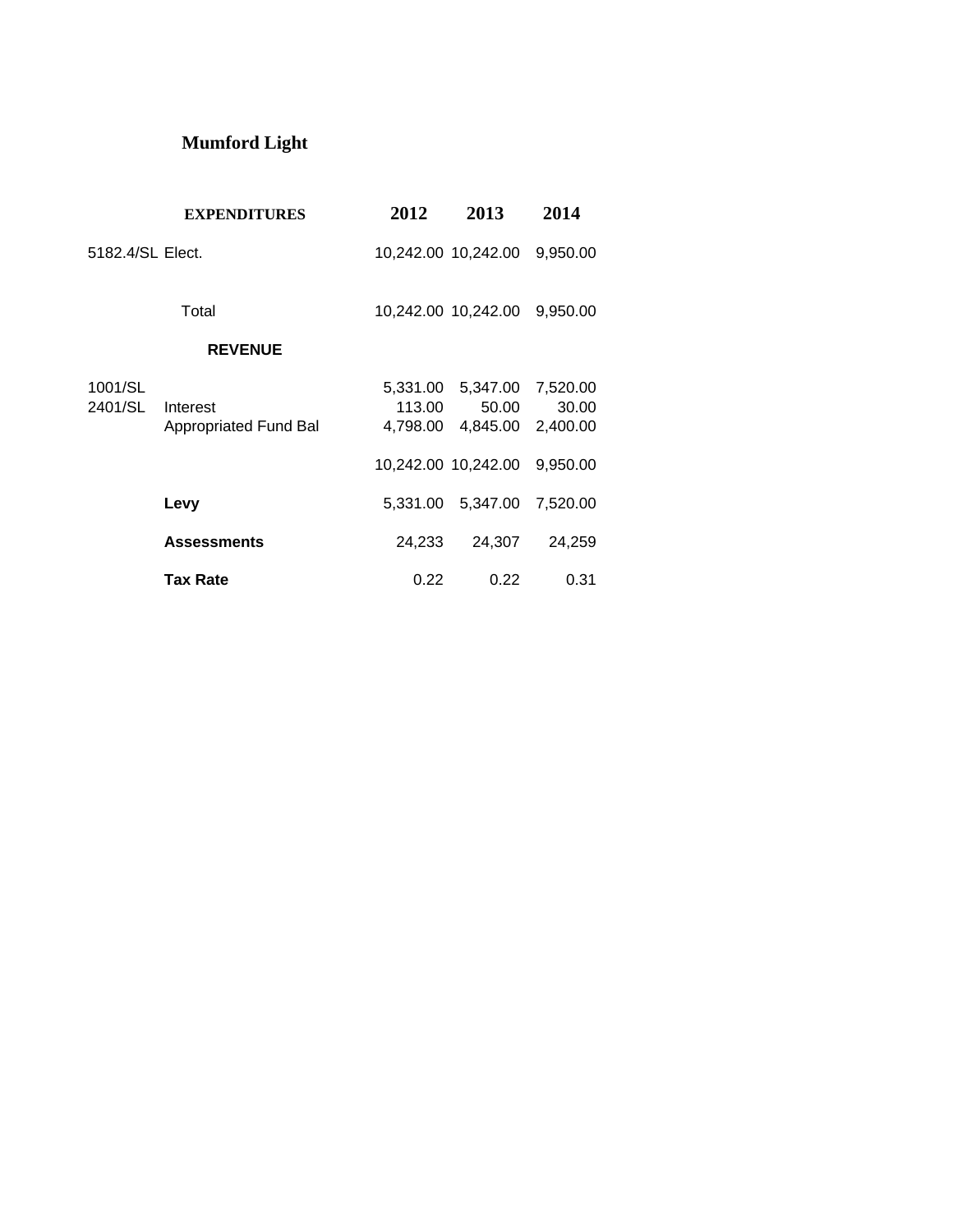### **NORTHEAST SEWER**

### **EXPENDITURES 2012 2013 2014**

| Maintenance     |             |                                                                                                                                 |
|-----------------|-------------|---------------------------------------------------------------------------------------------------------------------------------|
| <b>Electric</b> |             |                                                                                                                                 |
| Total           |             |                                                                                                                                 |
|                 | Village IMA | 65.538.00 63.344.00 40.000.00<br>20.000.00 25.000.00 25.000.00<br>1.500.00  1.600.00  1.300.00<br>87.038.00 89.944.00 66.300.00 |

#### **REVENUE**

| 200.00 | 200.00                                                                                    |
|--------|-------------------------------------------------------------------------------------------|
|        | 0.00                                                                                      |
|        |                                                                                           |
|        | 86.534.00 86.534.00 66.100.00<br>504.00<br>0.00 3.210.00<br>87.038.00 89.944.00 66.300.00 |

| <b>TAX LEVY</b> |        | 86.534.00 86.534.00 66.100.00 |        |
|-----------------|--------|-------------------------------|--------|
| <b>UNITS</b>    | 474    | 474                           | 420    |
|                 | 182.56 | 182.56                        | 157.38 |

139.1579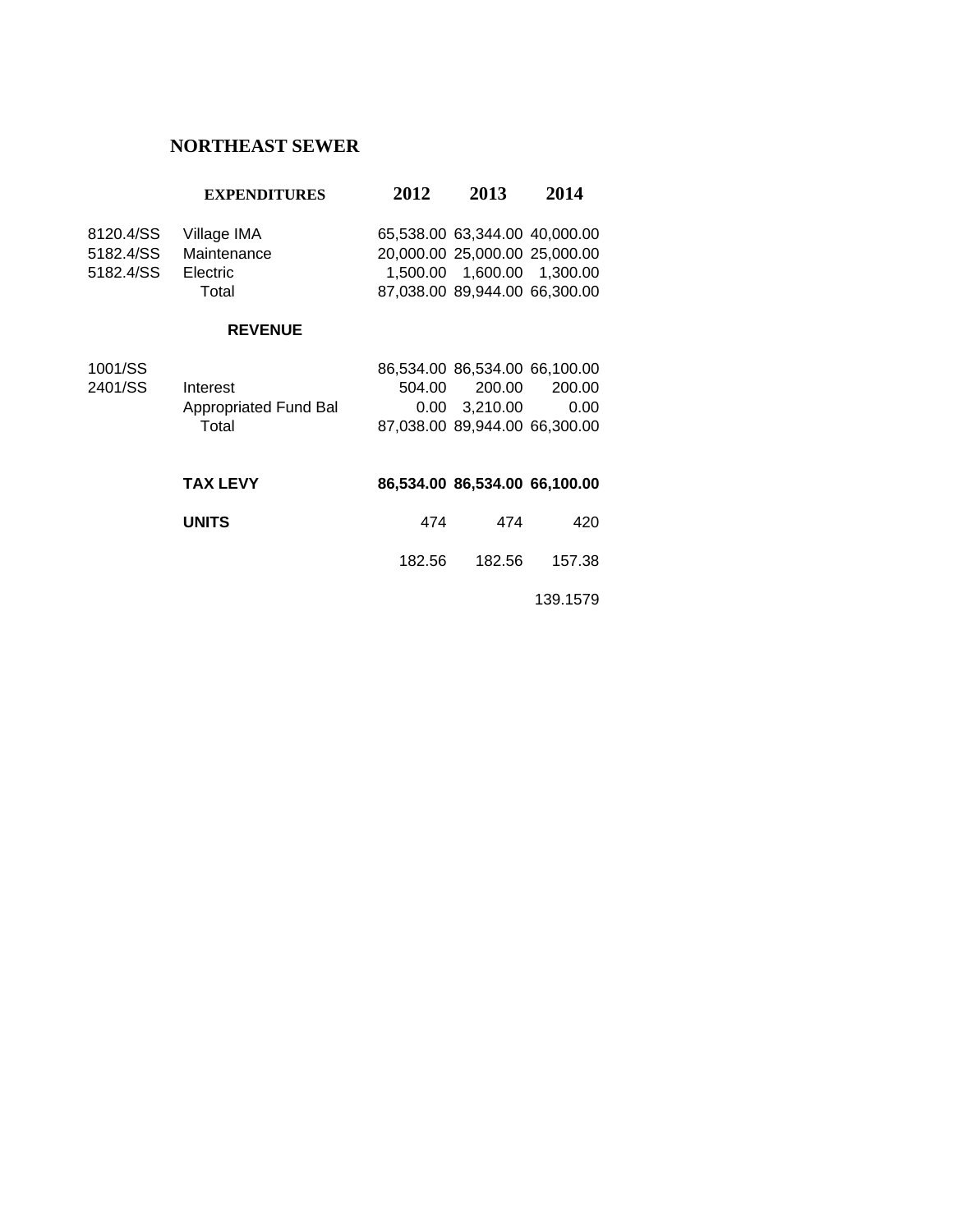#### **Mumford Refuse**

|            | <b>EXPENDITURES</b>         | 2012   | 2013                          | 2014  |
|------------|-----------------------------|--------|-------------------------------|-------|
| 8160.4/SR1 | Contract<br><b>Fund Bal</b> |        | 21,060.00 21,060.00 21,060.00 |       |
|            | Total                       |        | 21,060.00 21,060.00 21,060.00 |       |
|            | <b>REVENUE</b>              |        |                               |       |
|            | Levy                        |        | 20,940.00 21,035.00 21,035.00 |       |
|            | Interest                    | 120.00 | 25.00                         | 25.00 |
|            | <b>Fund Bal</b>             | 0.00   | 0.00                          | 0.00  |
|            | Total                       |        | 21,060.00 21,060.00 21,060.00 |       |
|            | <b>TAX LEVY</b>             |        | 20,940.00 21,035.00 21,035.00 |       |
|            | <b>UNITS</b>                | 270    | 270                           | 270   |
|            |                             | 77.56  | 77.91                         | 77.91 |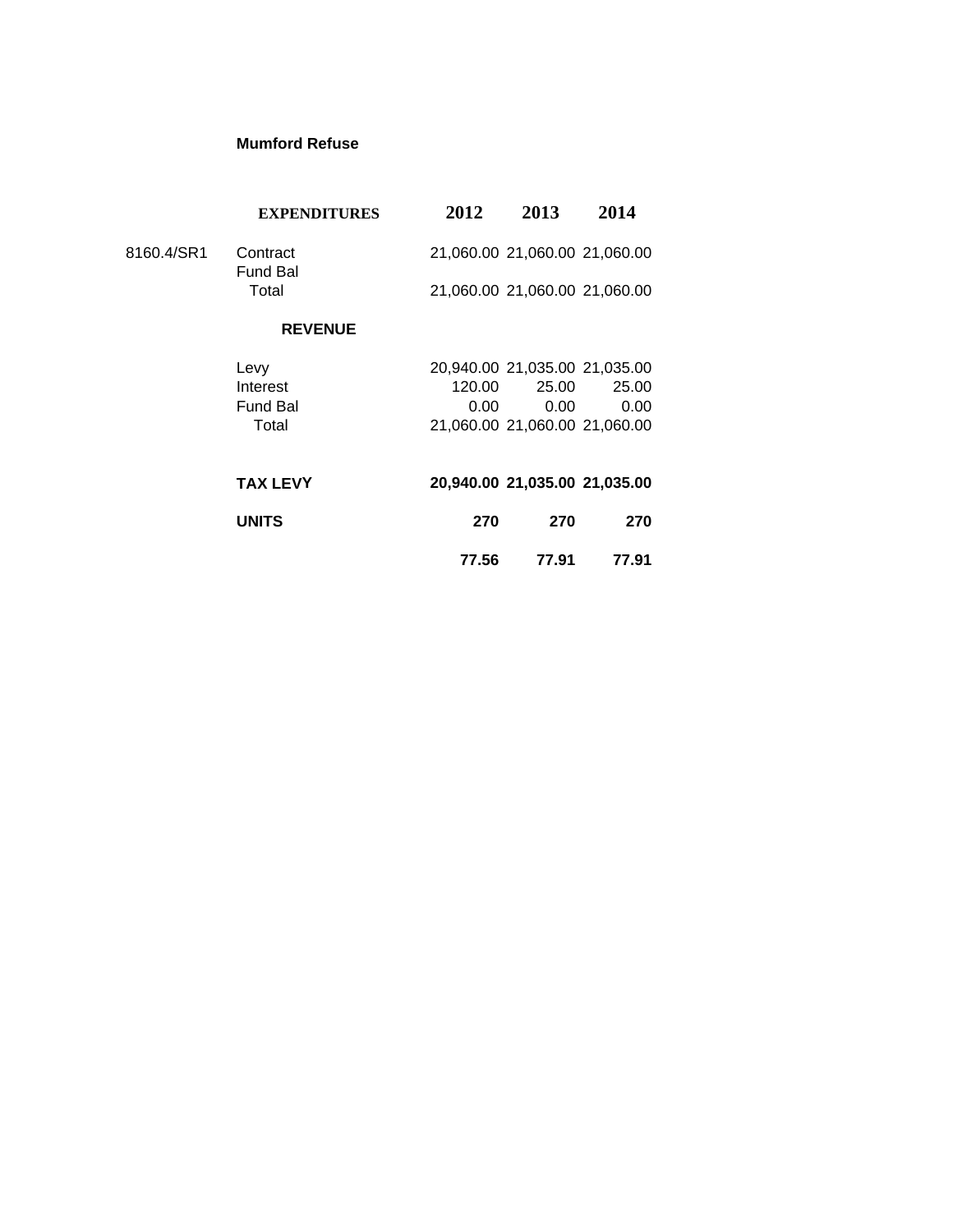## **Rolling Acres**

|            | <b>EXPENDITURES</b>         | 2012  | 2013                       | 2014  |  |
|------------|-----------------------------|-------|----------------------------|-------|--|
| 8160.4/SR2 | Contract<br><b>Fund Bal</b> |       | 5,304.00 5,304.00 5,304.00 |       |  |
|            | Total                       |       | 5,304.00 5,304.00 5,304.00 |       |  |
|            | <b>REVENUE</b>              |       |                            |       |  |
|            | Levy                        |       | 5,284.00 5,297.00 5,297.00 |       |  |
|            | Interest                    | 20.00 | 7.00                       | 7.00  |  |
|            | <b>Fund Bal</b>             | 0.00  | 0.00                       | 0.00  |  |
|            | Total                       |       | 5,304.00 5,304.00 5,304.00 |       |  |
|            | <b>TAX LEVY</b>             |       | 5,284.00 5,297.00 5,297.00 |       |  |
|            | <b>UNITS</b>                | 68    | 68                         | 68    |  |
|            |                             | 77.71 | 77.90                      | 77.90 |  |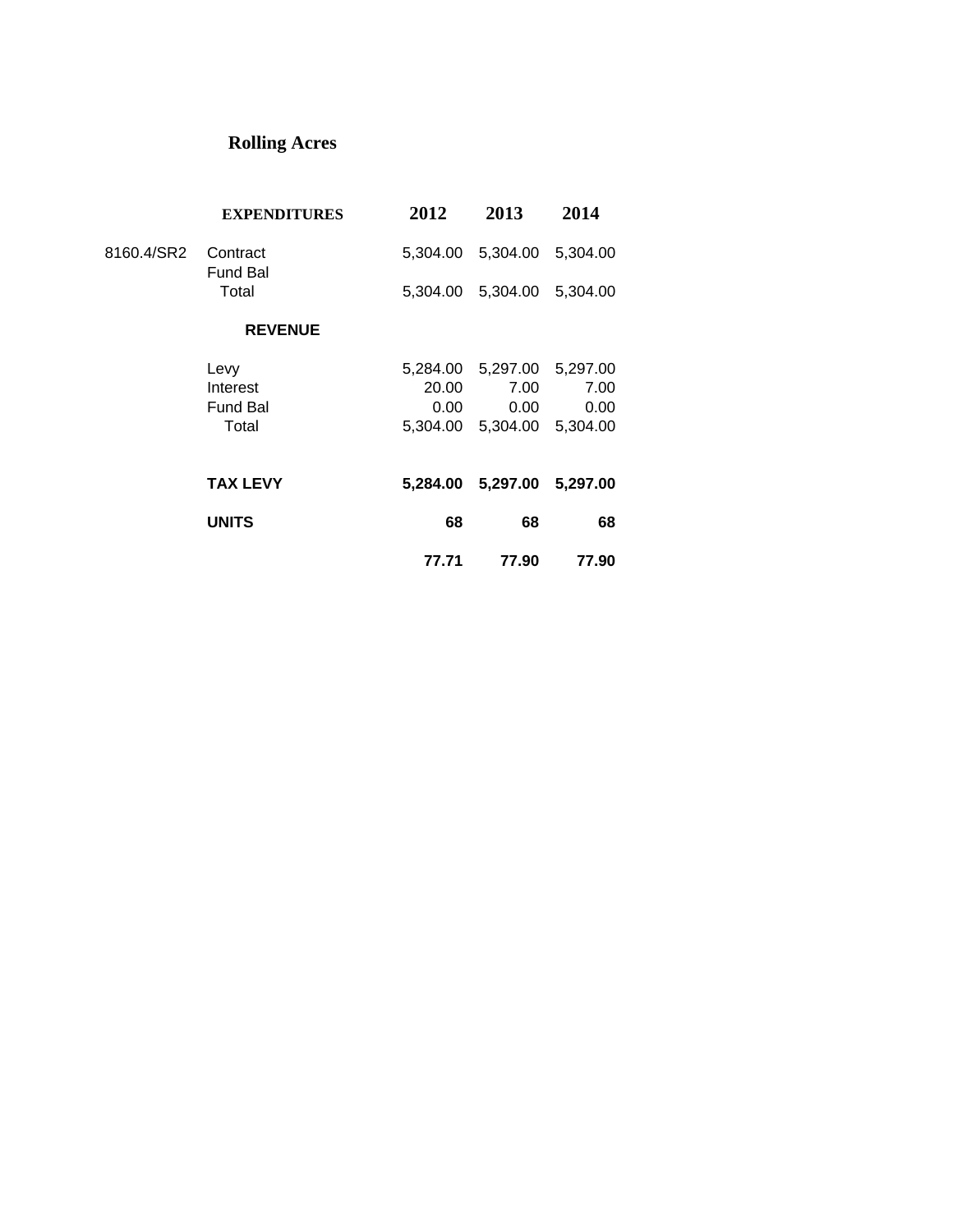## **FAIRVIEW RD**

|            | <b>EXPENDITURES</b>         | 2012     | 2013     | 2013     |  |
|------------|-----------------------------|----------|----------|----------|--|
| 8160.4/SR3 | Contract<br><b>Fund Bal</b> | 1,560.00 | 1,560.00 | 1,560.00 |  |
|            | Total                       | 1,560.00 | 1,560.00 | 1,560.00 |  |
|            | <b>REVENUE</b>              |          |          |          |  |
|            | Levy                        | 1,550.00 | 1,557.00 | 1,557.00 |  |
|            | Interest                    | 10.00    | 3.00     | 3.00     |  |
|            | <b>Fund Bal</b>             | 0.00     | 0.00     | 0.00     |  |
|            | Total                       | 1.560.00 | 1,560.00 | 1,560.00 |  |
|            | <b>TAX LEVY</b>             | 1,550.00 | 1,557.00 | 1,557.00 |  |
|            | <b>UNITS</b>                | 20       | 20       | 20       |  |
|            |                             | 77.50    | 77.85    | 77.85    |  |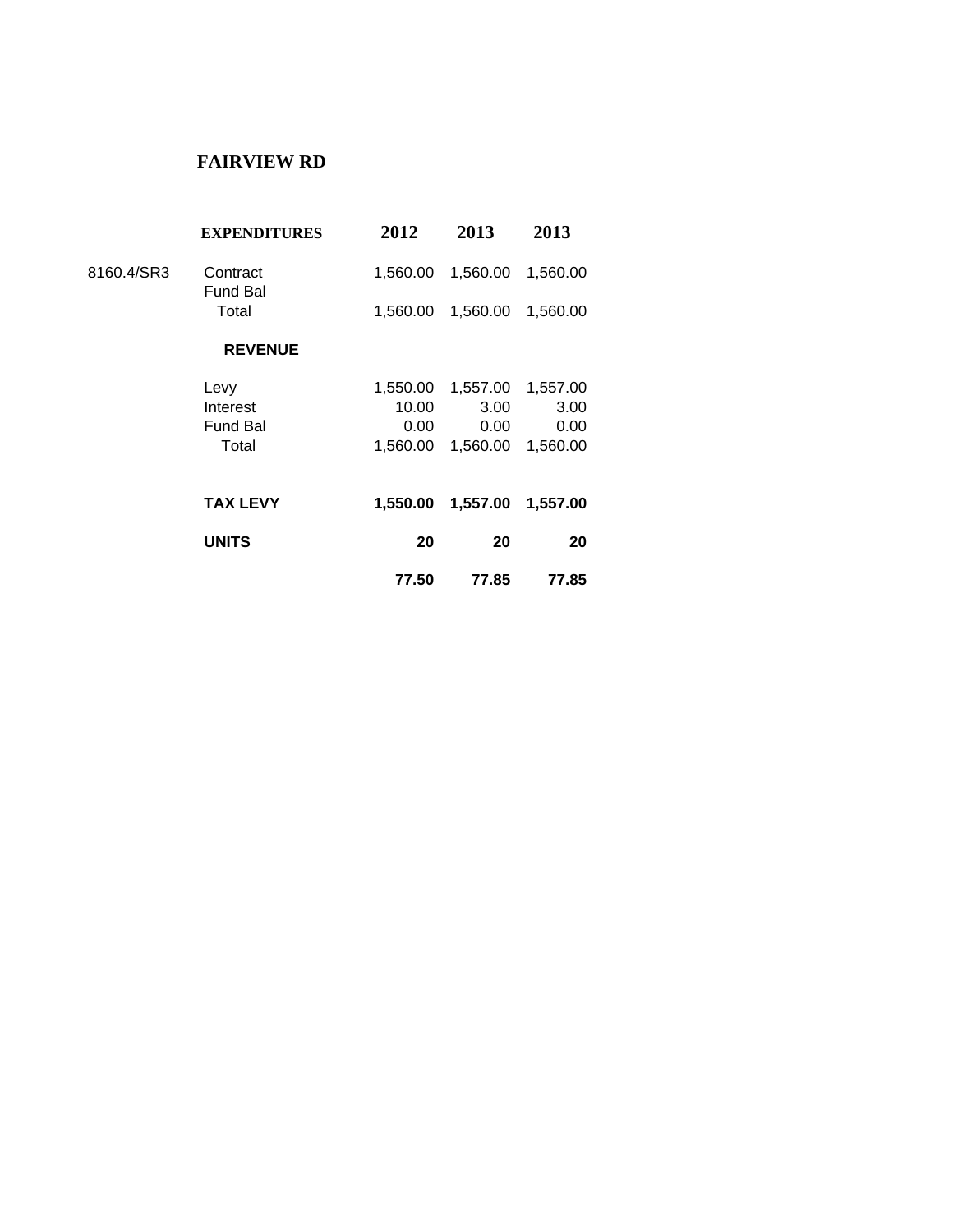## **River Rd Water**

|            | <b>EXPENDITURES</b>   | 2012    | 2013                          | 2014     |
|------------|-----------------------|---------|-------------------------------|----------|
| 910.6/SW2  | <b>Bond Principal</b> |         | 5,000.00 5,000.00 5,000.00    |          |
| 9710.7/SW2 | Interest Exp          |         | 7,975.00 7,715.00             | 7,455.00 |
|            | Total                 |         | 12,975.00 12,715.00 12,455.00 |          |
|            | <b>REVENUE</b>        |         |                               |          |
| 1001/SW2   | Levy                  |         | 12,964.00 12,715.00 12,450.00 |          |
| 2401/SW2   | Interest              | 11.00   | 5.00                          | 5.00     |
|            | Total                 |         | 12,975.00 12,720.00 12,455.00 |          |
|            | <b>TAX LEVY</b>       |         | 12,964.00 12,715.00 12,450.00 |          |
|            | <b>UNITS</b>          | 17      | 17                            | 17       |
|            |                       | 571.94  | 560.95                        | 549.26   |
|            | <b>Assessments</b>    | 2,360.7 | 2,361.7                       | 2,343.8  |
|            | <b>Tax Rate</b>       | 1.37    | 1.35                          | 1.33     |